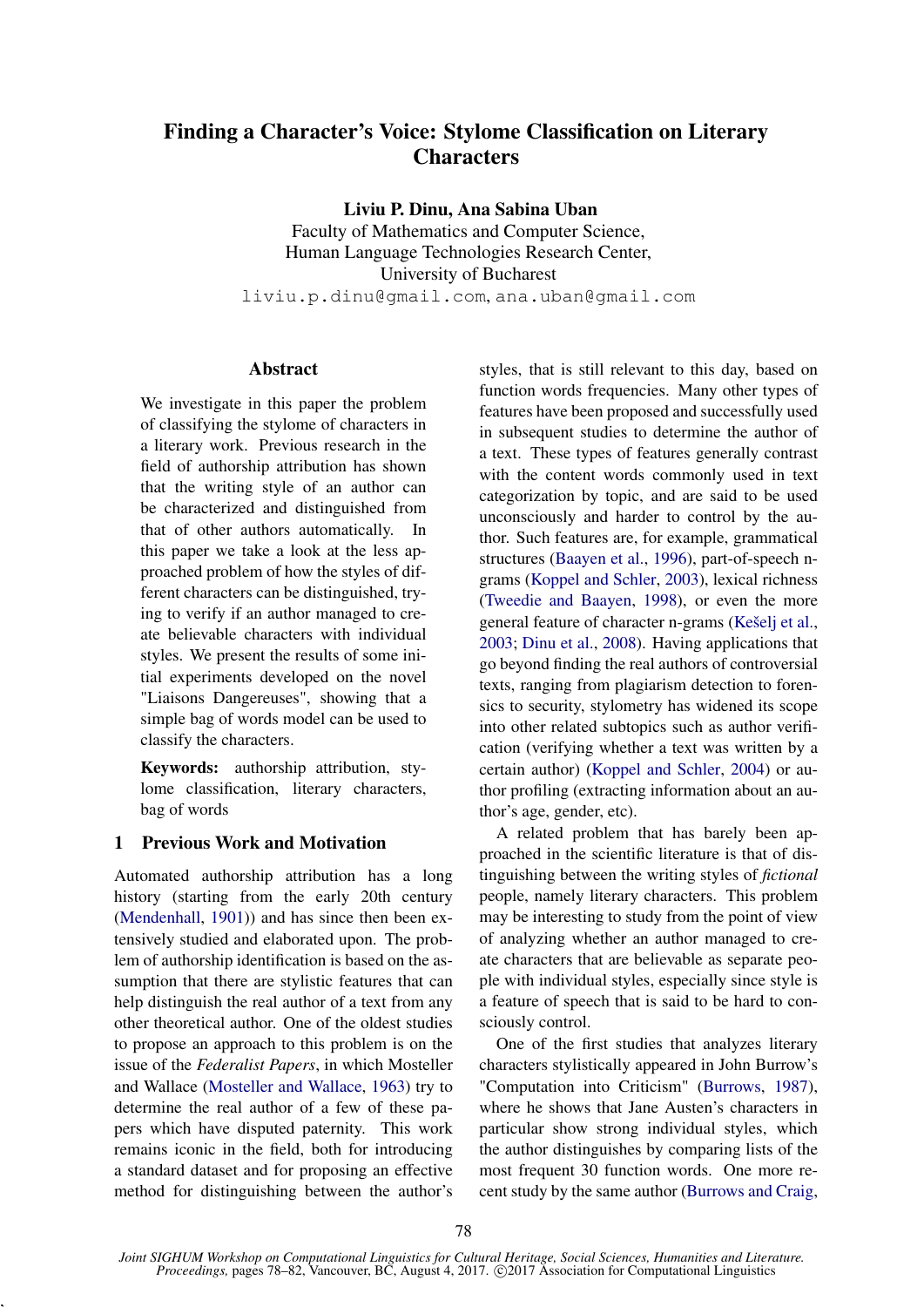2012) looks at a corpus of seventeenth-century plays and tries to cluster them by character and by playwright, finding in the end that the author signal is stronger than the character one. Another recent study (van Dalen-Oskam, 2014) analyzes the works of two epistolary novels authors, who are known to have written their books together, and tries to solve at the same time the problem of distinguishing between passages written by each author, and between styles of each character in the novel. Using a simple word frequency method to distinguish between the characters, the author finds some of the characters were easier to distinguish than others and concludes that further research is needed.

In this paper we attempt to further the answer to the questions of the best way to solve this problem, and propose some new questions to be approached by future research.

#### 2 Data and Methodology

## 2.1 Liaisons Dangereuses

The corpus used for this experiment was the 18th century epistolary novel "Liaisons Dangereuses" by Pierre Choderlos de Laclos. The plot of the book is built around two main characters, the Vicomte de Valmont, and the Marquise de Merteuil, who engage with various other characters especially as part of games of seduction, deceit or revenge. The other characters act as their victims, in various roles: Cécile, the innocent young girl who Merteuil plans to corrupt, Danceny, her young passionate admirer, Madame de Tourvel, a faithfull wife who Valmont intends to seduce.

The choice of this text was mainly motivated by the structure of the novel, which is fitting to our problem - as an epistolary novel, it is organized into letters, each written by a different character, which is ideal for easily labelling our text samples with the characters that the text is attributed to. We used the original French version of the text so that we can work on its purest form, unaltered by any noise introduced by translation.

The book consists of 175 letters, sent between the characters; the lengths of the letters vary from 100 to 3600 words, with an average of  $~500$ words. The routes of the letters sent by and to the main characters can be seen in Table 1 below: the rows correspond to letter senders and the columns to recipients. Table 2 lists the legend for the abbreviations used for the characters' names.

|           |   | CV MM VV MV CD PT MR O |    |   |                             |                             |   |  |
|-----------|---|------------------------|----|---|-----------------------------|-----------------------------|---|--|
| <b>CV</b> |   |                        |    |   |                             |                             |   |  |
| <b>MM</b> |   |                        | 21 | 2 | $\mathcal{D}_{\mathcal{L}}$ |                             |   |  |
| <b>VV</b> | 2 | 34                     |    |   | $\mathcal{D}_{\mathcal{L}}$ | 12                          |   |  |
| MV        |   |                        |    |   |                             | $\mathcal{D}_{\mathcal{L}}$ | 8 |  |
| CD        |   | $\mathcal{R}$          |    |   |                             |                             |   |  |
| PT        |   |                        |    | 5 |                             |                             |   |  |
| MR        |   |                        |    |   |                             |                             |   |  |

Table 1: Letter authors and recipients

| Ahv.      | Character full name      |
|-----------|--------------------------|
| CV        | Cécile Volanges          |
| MМ        | Marquise de Merteuil     |
| VV        | Vicomte de Valmont       |
| MV        | Madame de Volanges       |
| CD        | <b>Chevalier Danceny</b> |
| PT        | Présidente Tourvel       |
| <b>MR</b> | Madame de Rosemonde      |
|           | other                    |
|           |                          |

Table 2: Character name legend

#### 2.2 Methodology

We constructed our set of labelled text samples by first splitting the novel into individual letters labelled with their respective "authors". We then only selected the characters who were authors of at least two letters and excluded the rest. We were left with seven main characters: the Marquise de Merteuil, the Vicomte de Valmont, the Présidente de Tourvel, Cécile Volanges, Madame Volanges, the Chevalier Danceny and Madame de Rosemonde. Preprocessing the text involved also removing the first row of each letter, which often contained explicitly the writer and recipient of the letter, so as not to bias the classifier.

## 3 Text Classification

In order to classify the letters and distinguish between the characters, we used a simple linear support vector machine classifier. We represented the text of the letters starting from a basic bag-ofwords model, at first using all words as features in our classifier, then experimenting with additional feature selection, focusing on features that proved to be successful for authorship attribution. In one experiment, we used only content words, using their tf-idf scores as features, after which we tried limiting the features to the k-best features, by using  $chi^2$  feature selection. In another experiment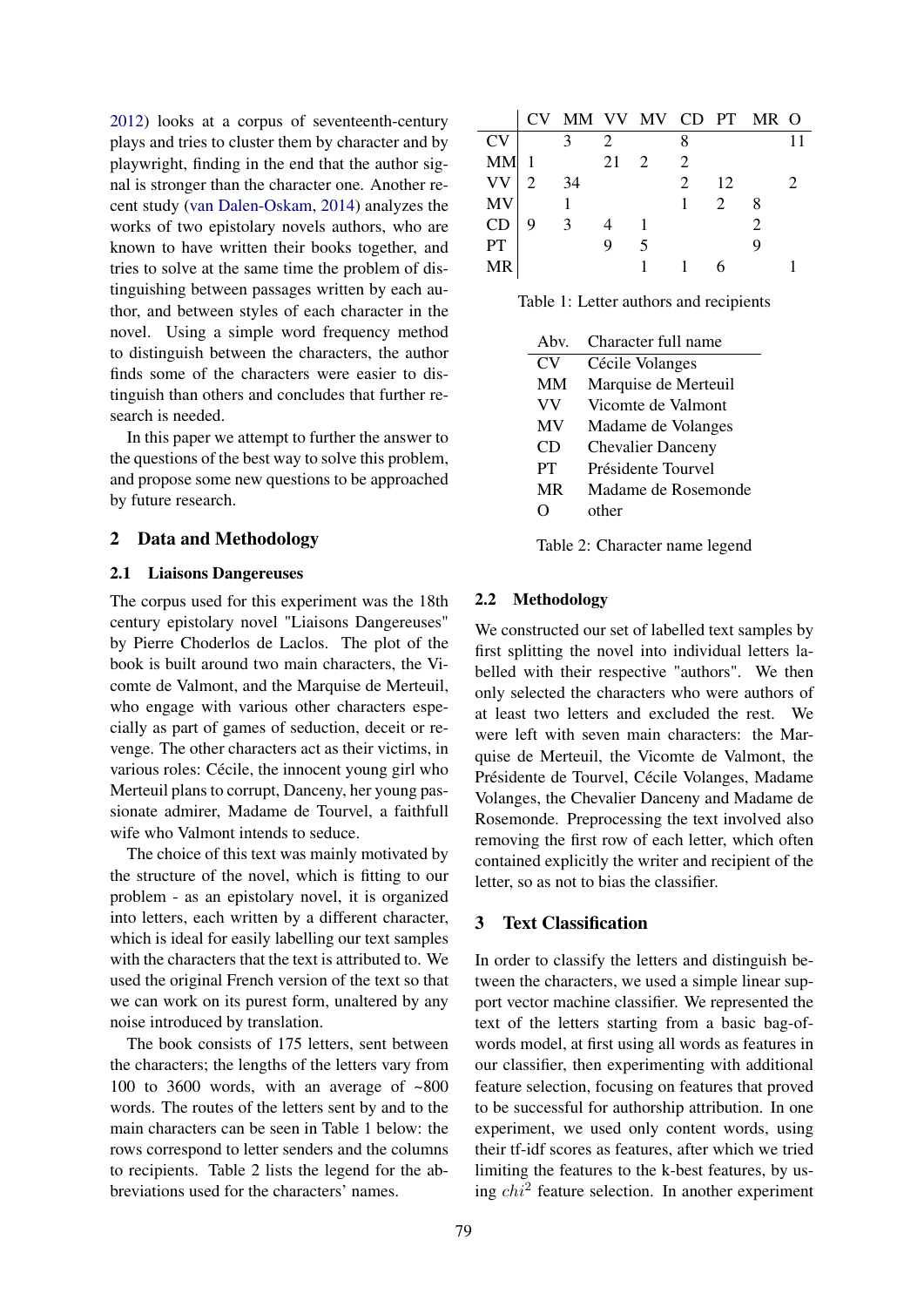we tried including only stopwords in the feature set - which are widely used in authorship attribution. Verifying whether these features are still relevant for classifying characters is interesting especially considering they should be harder to consciously manipulate by the author. In a separate experiment, we also tried a feature set of character n-grams, which were previously shown to work for authorship attribution (Dinu et al., 2008), and that are also a very general (and language independent) and versatile type of features that are successfully used in various other natural language processing tasks.

Classification accuracy was measured for each character separately, in a series of leave-one-out experiments. For each character, we built a dataset contaning all letters, from which we excluded at a time one letter written by the target character, to be labelled by our classifier. The dataset was then artificially balanced to contain an equal number of letters pertaining to each character, by only keeping for each character a number of letters equal to the smallest total number of letters written by any character (among the ones we considered). The classification accuracy per character was calculated in the end as the percent of letters written by the character that were correctly classified; the overall accuracy was obtained by averaging the per character accuracy scores (since for character we considered the same number of letters, a simple average results in the overall accuracy).

#### 4 Results and Analysis

Table 3 below illustrates the results (average overall accuracy) for each of the feature sets used, showing that the simple bag-of-words model, including all content words in the text as features, works well for this problem, and additional feature selection do not improve upon these results. The accuracy per character (using the most successful of the models) is shown in Table 4.

This result may look encouraging, as such a simple model is able to obtain a reasonable classification accuracy. On the other hand, it is interesting and worth further investigating that the features demonstrated to work best for authorship attribution do not perform as well on character classification.

We take a closer look at how the characters were classified by showing the confusion matrix containing the misclassified characters, as seen in Ta-

| Features      | Overall accuracy |  |  |  |  |
|---------------|------------------|--|--|--|--|
| content words | $72.1\%$         |  |  |  |  |
| k-best (1000) | 69.9%            |  |  |  |  |
| stopwords     | 46.6%            |  |  |  |  |
| char 3-grams  | 48.5%            |  |  |  |  |
| char 5-grams  | 53.3%            |  |  |  |  |

Table 4: Overall accuracy for each featureset

| Character | Accuracy |
|-----------|----------|
| CV        | 95.8%    |
| MМ        | 84.6%    |
| VV        | 50.0%    |
| MV        | 75.0%    |
| CD        | 68.4%    |
| PT        | 91.3%    |
| <b>MR</b> | 55%      |

Table 5: Classification accuracy per character

ble 6. For the same purpose we show an illustration of how the letters, color-coded by author, are grouped together in 2D space, by drawing a scatterplot of the representation of each letter (with content words' tf-idfs as features) after applying 2-dimensional PCA on the feature vectors, shown in Figure 1 below.



Figure 1: The letters in 2D space of word vector space

Finally, in order to make sense of the importance of each feature for the problem of character classification on our test case, we look at the discriminant features, by taking the list of the highest weighted features from the trained classifier (SVM), shown in table 5 below.

The scatterplot, as well as the confusion matrix, show some interesting insights into how the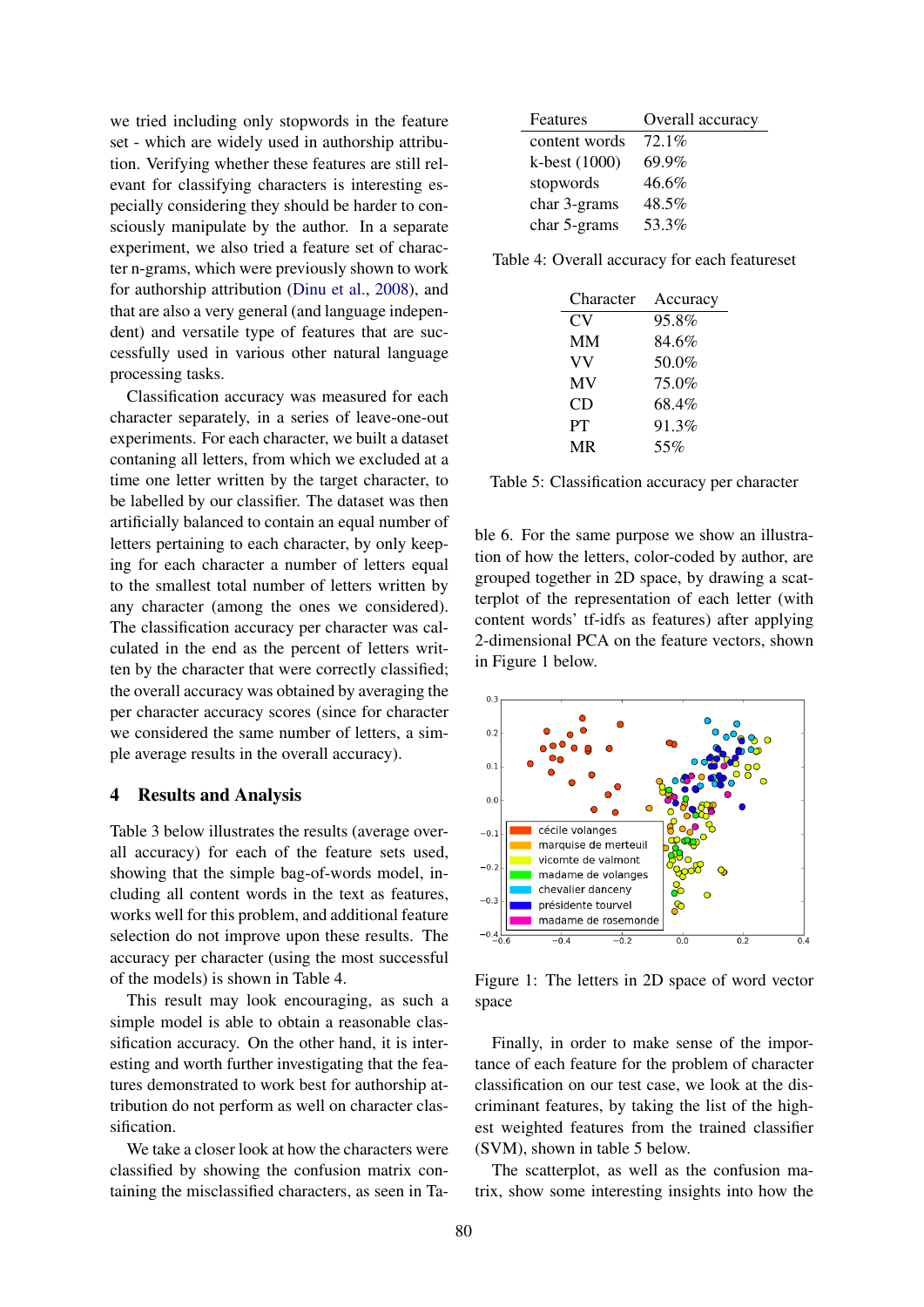| Character | <b>Features</b>                                                         |
|-----------|-------------------------------------------------------------------------|
| <b>CV</b> | aime clef voudrais triste harpe merteuil monsieur petite vicomte maman  |
| MМ        | sais voudrais merteuil valmont belle harpe aime monsieur danceny maman  |
| VV        | présent voudrais aime sais harpe ami amie danceny fille maman           |
| MV        | chagrin chose triste clef voudrais harpe amour danceny cécile maman     |
| CD        | mal voudrais triste chagrin ami harpe clef aime danceny maman           |
| PТ        | triste mal aime voudrais harpe ami danceny belle maman neveu            |
| <b>MR</b> | vis faute présidente gercourt danceny madame petite bonne belle vicomte |
|           |                                                                         |

Table 3: Most discriminating features (bag-of-words)

classifier distinguishes between the letters and the mistakes it makes. In the plot, as well as in the confusion matrix, we can see that the Vicomte de Valmont, the central character of the book, as well as the one involved with most of the other characters, is the character that is hardest to classify. Additionally, he most often gets confused with the Marquise de Merteuil, who is his main interlocutor and "partner in crime". This may point to a common style, but possibly also to common topics of conversation. This hypothesis is enforced by the poor classification results obtained using stopwords as features, as compared to using content words.

|           |    | CV MM VV MV CD PT MR |                |    |    |   |
|-----------|----|----------------------|----------------|----|----|---|
| <b>CV</b> | 23 |                      |                |    |    |   |
| <b>MM</b> |    | 22                   |                |    | 2  |   |
| VV<br>MV  |    | 10                   | 26             |    | 8  |   |
|           |    |                      |                |    |    | 2 |
| CD        |    |                      |                | 13 | 4  |   |
| PT        |    |                      | $\mathfrak{D}$ |    | 21 |   |
| <b>MR</b> |    |                      |                |    |    |   |

Table 6: Confusion matrix for character classification

## 5 Conclusions and Future Directions

We have shown that a simple bag of words model using a linear support vector machine as a classifier can be used to distinguish between characters of a literary work. It is unclear though whether the classifier captures style in the same sense as in authorship attribution, or rather characters' prefferred ideas or topics of conversation for example. From this point of view it may be interesting to compare these results to a topic modelling approach on the same dataset, as well as further explore the attributes of the most useful features.

In the future it may also be interesting to look

at how various authors pertaining to different periods and literary currents compare in terms of their ability (and desire) to create individual, stylistically independent characters. Literary theory (Wellek and Warren, 1956) tells us that the practice of giving characters strongly individual voices is a rather modern idea, which may be interesting to confirm experimentally. In theory, literary characters evolved with time and literary current from the classical figures, who represented a typology, to the realist characters, who are pictured with strong individualities.

Further, the analogous problem to author profiling could be tackled with regard to literary characters. Separately of whether characters are easy to distinguish stylistically from one another, it may be interesting to see if an author managed to belivably build a character's style that is consistent with features of the character's personality: such as age or gender. Can older authors write from the point of view of teenagers (a notable example of this is Salinger's *Catcher in the Rye*), can males create consistent female characters? These are questions that we intend to approach in further experiments on this topic.

#### References

- Harald Baayen, Hans Van Halteren, and Fiona Tweedie. 1996. Outside the cave of shadows: Using syntactic annotation to enhance authorship attribution. *Literary and Linguistic Computing* 11(3):121– 132.
- John Burrows and Hugh Craig. 2012. Authors and characters. *English studies* 93(3):292–309.
- John Frederick Burrows. 1987. *Computation into criticism: A study of Jane Austen's novels and an experiment in method*. Clarendon Pr.
- Liviu Petrisor Dinu, Marius Popescu, and Anca Dinu. 2008. Authorship identification of romanian texts with controversial paternity. In *LREC*.